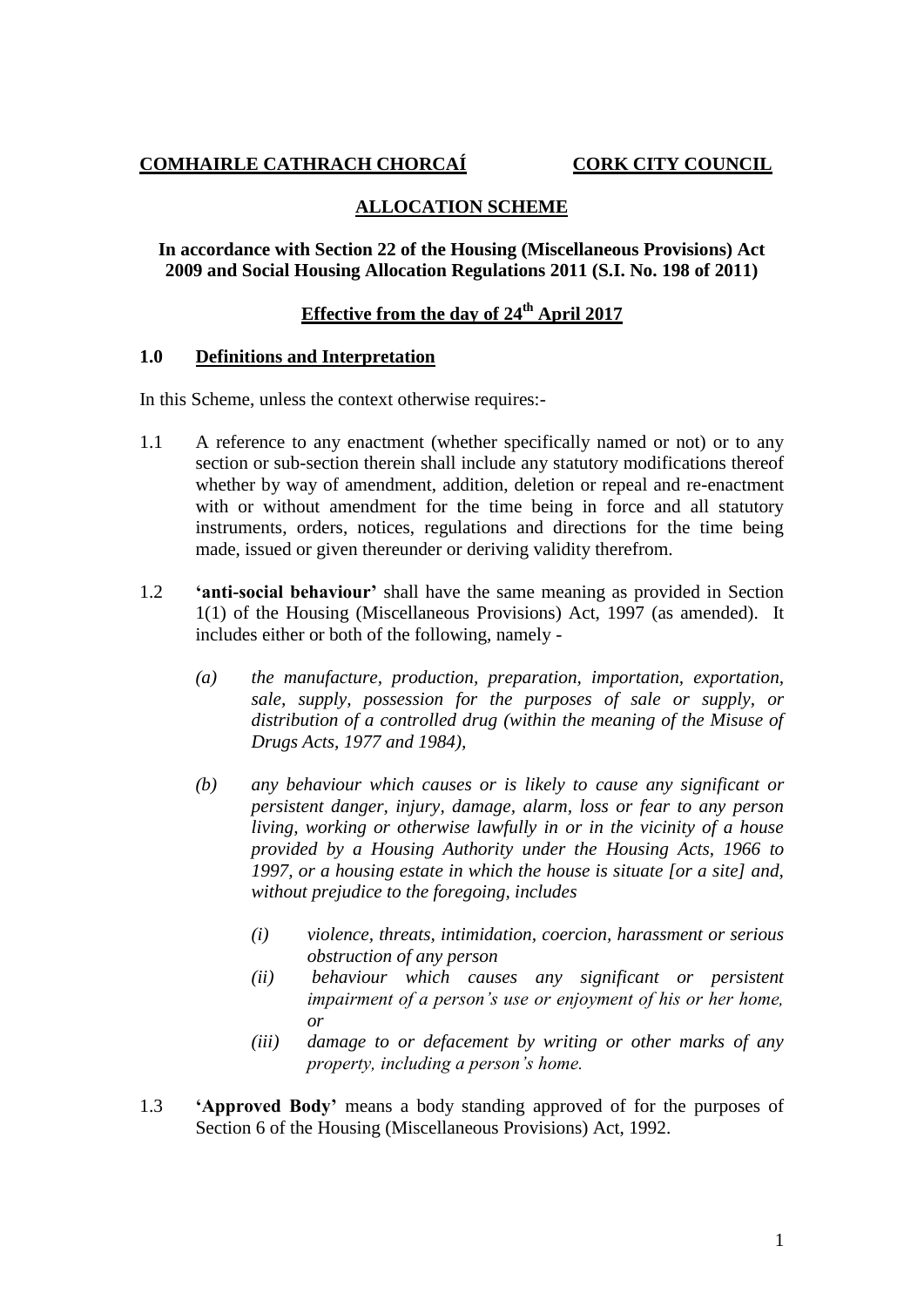- 1.4 '**choice based letting**' means the allocation of designated bid dwelling(s) to which Section 22 (1) of the Housing (Miscellaneous Provisions) Act 2009 applies and which Cork City Council expects to allocate within 6 months of designation.
- 1.5 '**dwellings'** as defined in Section 22 (1) of the Housing (Miscellaneous Provisions) Act 2009 shall mean dwellings provided under the Housing Acts 1966 to 2009 or Part V of the Planning and Development Act 2000 of which Cork City Council is owner or, of which Cork City Council is not the owner and which are provided under a contract or a lease between Cork City Council and the owner concerned, including rental accommodation availability agreements, and dwellings owned and provided by Approved Bodies to whom assistance is given under Section 6 of the Housing (Miscellaneous Provisions) Act 1992 for the purposes of such provision.
- 1.6 **'emergency'** shall be an emergency decided as such by the Director of Services, Housing & Community, Cork City Council or her nominated official whose decision in this regard shall be final.
- 1.7 **'homeless'** shall have the same meaning as provided in Section 2 of the Housing Act, 1988 so that a person shall be regarded by Cork City Council as being homeless for the purposes of this Scheme if:-
	- (a) there is no accommodation available which, in the opinion of Cork City Council, he, together with any other person who normally resides with him or who might reasonably be expected to reside with him, can reasonably occupy or remain in occupation of, or
	- (b) he is living in a hospital, county home, night shelter or other such institution, and is so living because he has no accommodation of the kind referred to in paragraph (a), and he is, in the opinion of Cork City Council, unable to provide accommodation from his own resources.
- 18 **'overcrowding'** shall have the same meaning as assigned to it by Section 63 of the Housing Act, 1966 so that a dwelling shall be deemed to be overcrowded at any time when the number of persons ordinarily sleeping in the dwelling and the number of rooms therein either:-
	- (a) are such that any two of those persons, being persons of ten years of age or more of opposite sexes and not being persons living together as husband and wife, must sleep in the same room, or
	- (b) are such that the free air space in any room used as a sleeping apartment, for any person is less than four hundred cubic feet (the height of the room, if it exceeds eight feet, being taken to be eight feet, for the purposes of calculating free air space), and 'overcrowding' shall be construed accordingly.
- 1.9 **'RAS tenant'** means a person in receipt of social housing support under a triparty tenancy agreement under the Rental Accommodation Scheme, where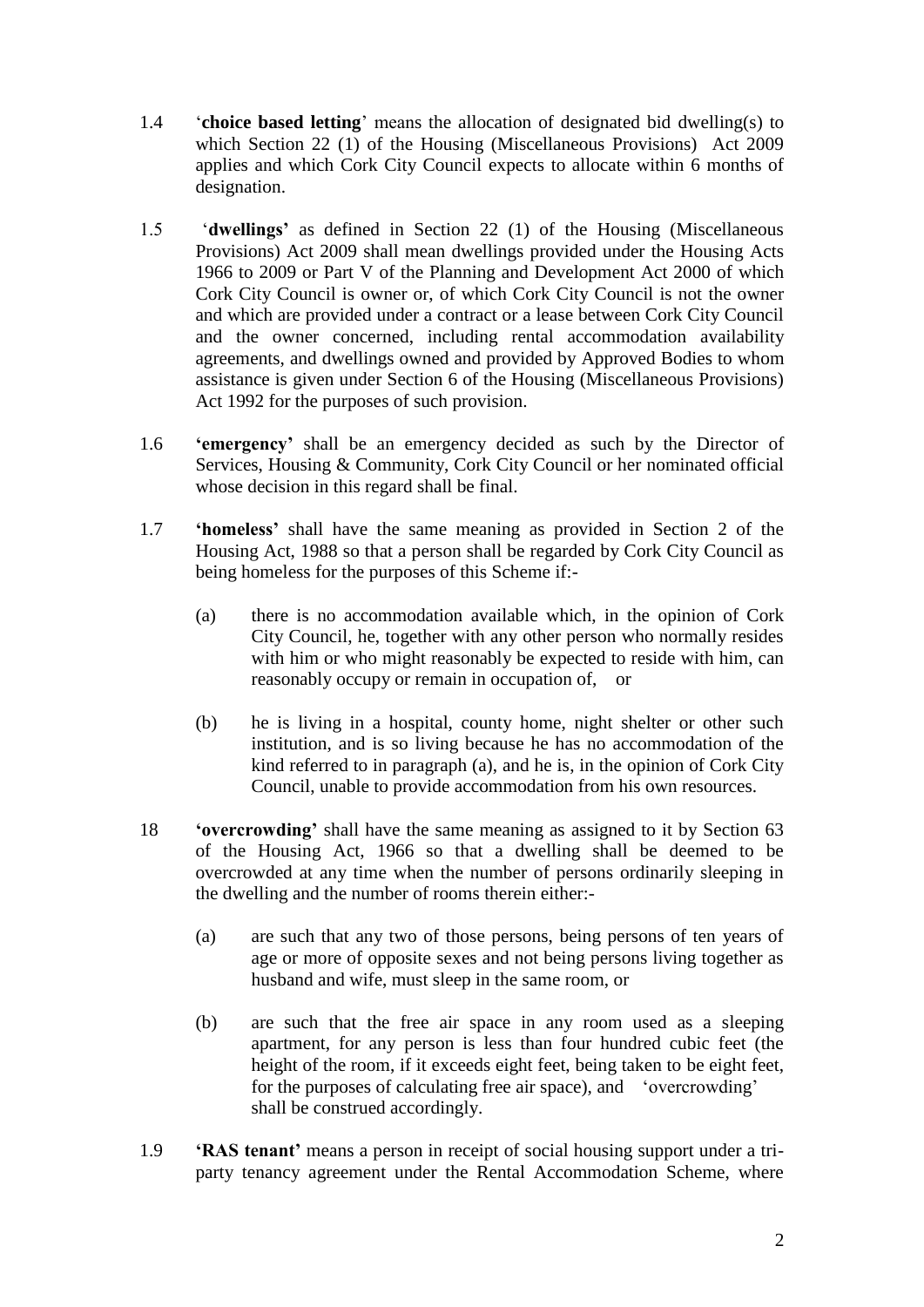Cork City Council undertakes a financial role to guarantee rent to the landlord subject to the landlord's compliance with relevant legislation set out in their tenancy agreement, for the duration of the tenancy.

- 1.10 '**Scheme**' shall mean this Allocation Scheme.
- 1.11 'the **2009 Act**' shall mean the Housing (Miscellaneous Provisions) Act 2009 (No. 22 of 2009) as amended, adapted or extended by or under any subsequent legislative enactment.
- 1.12 **'Social Housing Support'** shall have the meaning assigned to it by Section 19 of the *2009 Act* and may include all or any of the following:
	- (*a*) dwellings provided by a housing authority under the *Housing Acts 1966 to 2009* or provided under Part V of the [Planning and](http://www.irishstatutebook.ie/2000/en/act/pub/0030/index.html)  [Development Act 2000](http://www.irishstatutebook.ie/2000/en/act/pub/0030/index.html) , other than affordable housing;
	- (*b*) dwellings provided by an approved body;
	- *(a)* the sale of a dwelling under *Part 3 of the 2009 Act;*
	- (*d*) entering into and maintaining rental accommodation availability agreements;
	- (*e*) the provision of sites for caravans referred to in section 13 of the Act of 1988 and any accommodation provided to travellers under the [Housing \(Traveller Accommodation\) Act 1998;](http://www.irishstatutebook.ie/1998/en/act/pub/0033/index.html)
	- (*f*) the provision of sites for building purposes under section 57 of the Principal Act;
	- (g) providing housing assistance under Part 4 of the Housing (Miscellaneous Provisions) Act 2014
- 1.13 **'unfit'** shall have the meaning as assigned to it by Section 66 of the Housing Act, 1966.
- 1.14 Any reference to a Clause by number is a reference to that numbered clause as it appears in this Scheme.
- 1.15 The headings to Clauses of this Scheme are for ease of reference only and are not to be used for purposes of construing this Scheme.
- 1.16 Where the context so admits or requires the masculine includes the feminine and neuter genders and singular includes the plural.

#### **2.0 Scope**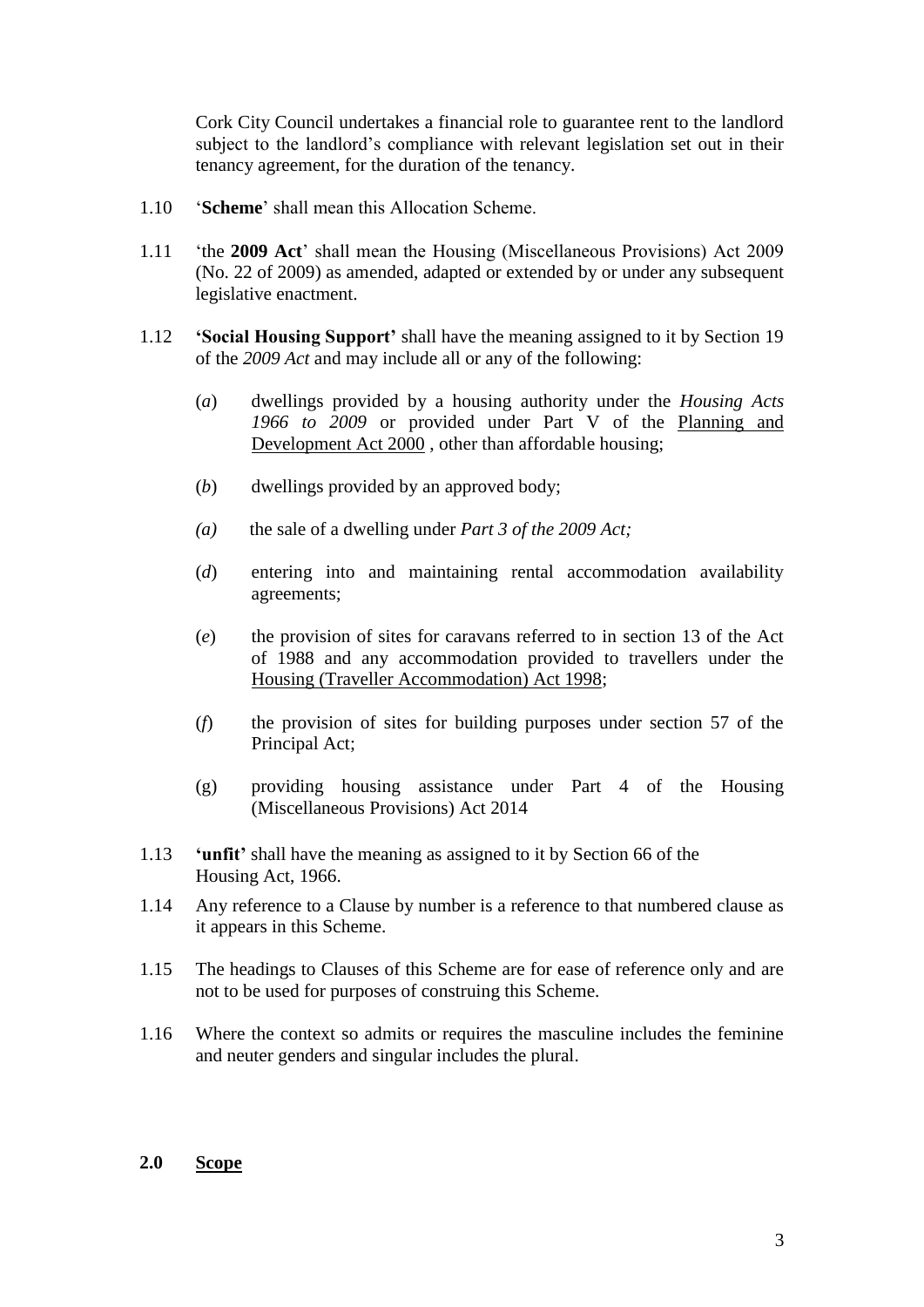The purpose of this Scheme is to provide a means for determining the order of priority to be given in the allocation of dwellings (or particular categories of dwellings) to households (or to particular classes of such households) assessed by Cork City Council as being qualified for social housing support and to households already in receipt of social housing support that have applied to transfer to other dwelling or to purchase a dwelling under the incremental purchase arrangements set out in Part 3 of the 2009 Act and the City Council consents to the transfer, or purchase, as the case may be. Such persons shall include persons who are-

- (a) homeless;
- (b) travellers;
- (c) living in accommodation that is unfit for human habitation or is materially unsuitable for their adequate housing:
- (d) living in overcrowded accommodation;
- (e) sharing accommodation with another person or persons and who, in the opinion of the City Council, have a reasonable requirement for separate accommodation;
- (f) are young persons leaving institutional care or without family accommodation;
- (g) are in need of accommodation for medical or compassionate reasons;
- (h) elderly;
- (i) in accommodation, the extent to which it does not meet their requirements, arising from the enduring physical, sensory, mental health or intellectual impairment of a household member;
- (j) not, in the opinion of the City Council, reasonably able to meet the cost of the accommodation which they are occupying or to obtain suitable alternative accommodation.
- 2.1 Provisions pertaining to the allocation of dwellings including those granted by way of mutual exchange, on succession and under the downsizing scheme for the elderly are also included in this Scheme.
- 2.2 All allocations of dwellings shall be made in accordance with this Scheme.
- 2.3 Cork City Council may from time to time review this Scheme and revise it by way of amendments or make a new scheme. The making of a new scheme is a reserved function.

# **3.0 General**

- 3.1 A person applying for the allocation of a dwelling under this Scheme must have reached the age of 18 years on or before the date of any allocation and must have a legal right to reside in the State.
- 3.2 Cork City Council, in applying the terms of this Scheme to a household, may disregard the accommodation that household is occupying where Cork City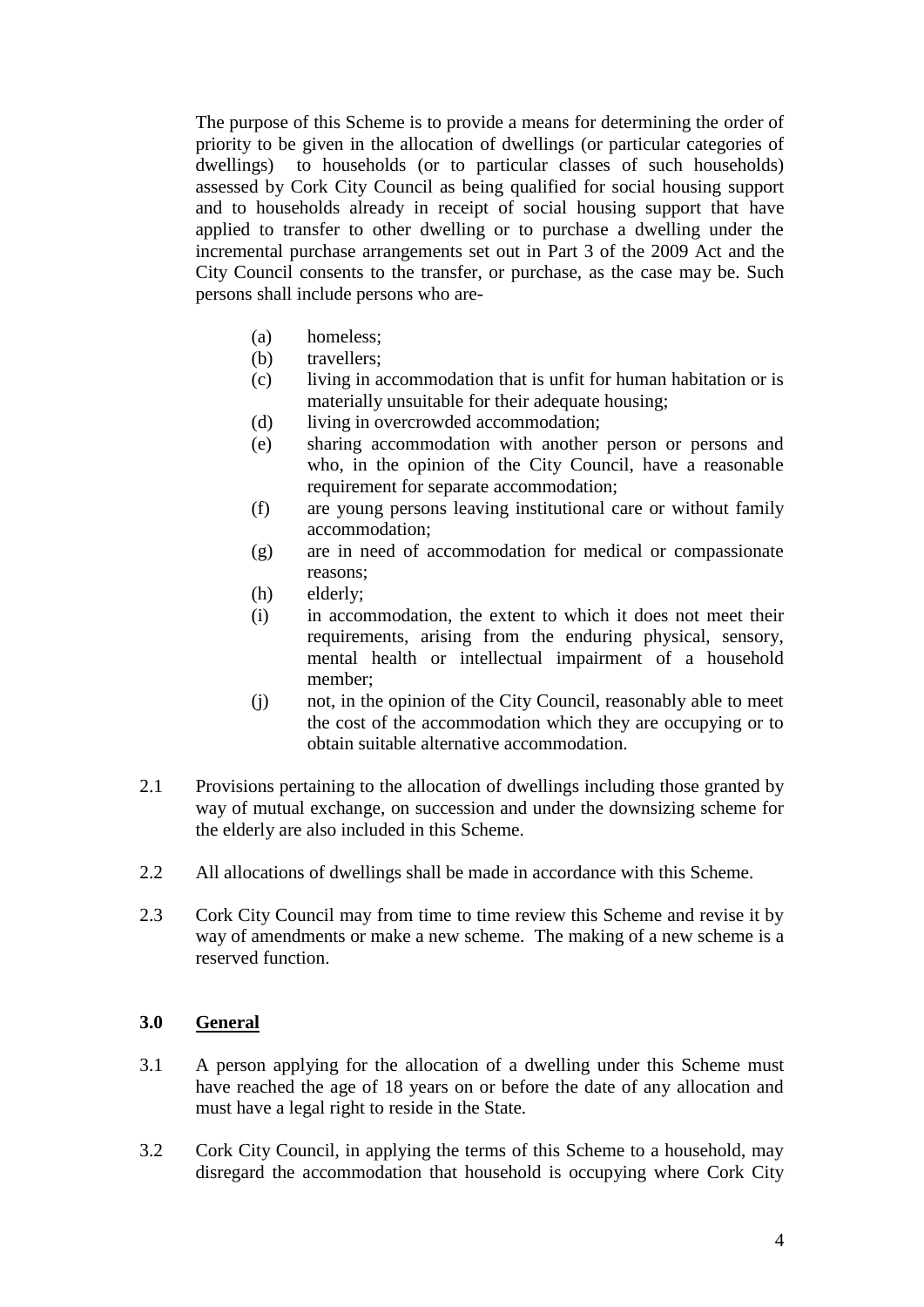Council has reason to believe that he has deliberately, or without good and sufficient reason, done or failed to do anything (other than an action or omission in good faith) in consequence of which the accommodation he is occupying is less suitable for his adequate housing than other accommodation which it would have been, or would be, reasonable for him to occupy.

- 3.3 Cork City Council may from time to time, as it considers fit, reserve and designate for particular categories of households a particular number or proportion of dwellings becoming available for allocation and where a particular number or proportion of dwellings becoming available for allocation is set aside or designated for a particular category or categories of households, priority shall be accorded to households of that particular category in the allocation of those dwellings. The reservation of dwellings in this regard shall be by way of **Chief Executive's** Order. Without prejudice to the foregoing Cork City Council may at its discretion reserve such dwellings as aforesaid for;
	- (a) allocation to elderly or older persons, persons with a physical, sensory, mental health or intellectual impairment, young persons leaving institutional care, persons in need of accommodation for medical or compassionate reasons or any other class or classes of persons which Cork City Council at its discretion considers it prudent to provide accommodation ;
	- (b) allocation to households transferring from other forms of social housing support;
	- (c) particular forms of tenure including but not limited to Incremental Purchase Schemes.
	- (d) allocation of Unsold Affordable Dwellings

Allocations will be made in the following order of priority having taken into account all the relevant information furnished by the applicant household in support of its application together with all other information relevant thereto known to the Director of Services, Housing and Community or any other person so delegated including the applicant household's waiting time on Cork City Council's social housing support waiting list, stated preference area(s), family size and type of dwelling required;

- whether the current accommodation is an institution, emergency accommodation or a hostel,
- whether the current accommodation is fit for human habitation having regard to the matters set out in the Second Schedule to the Housing Act 1966,
- whether the current accommodation is overcrowded,
- the extent to which the current accommodation meets any accommodation requirement arising from an enduring physical, sensory, mental health or intellectual impairment of a household member,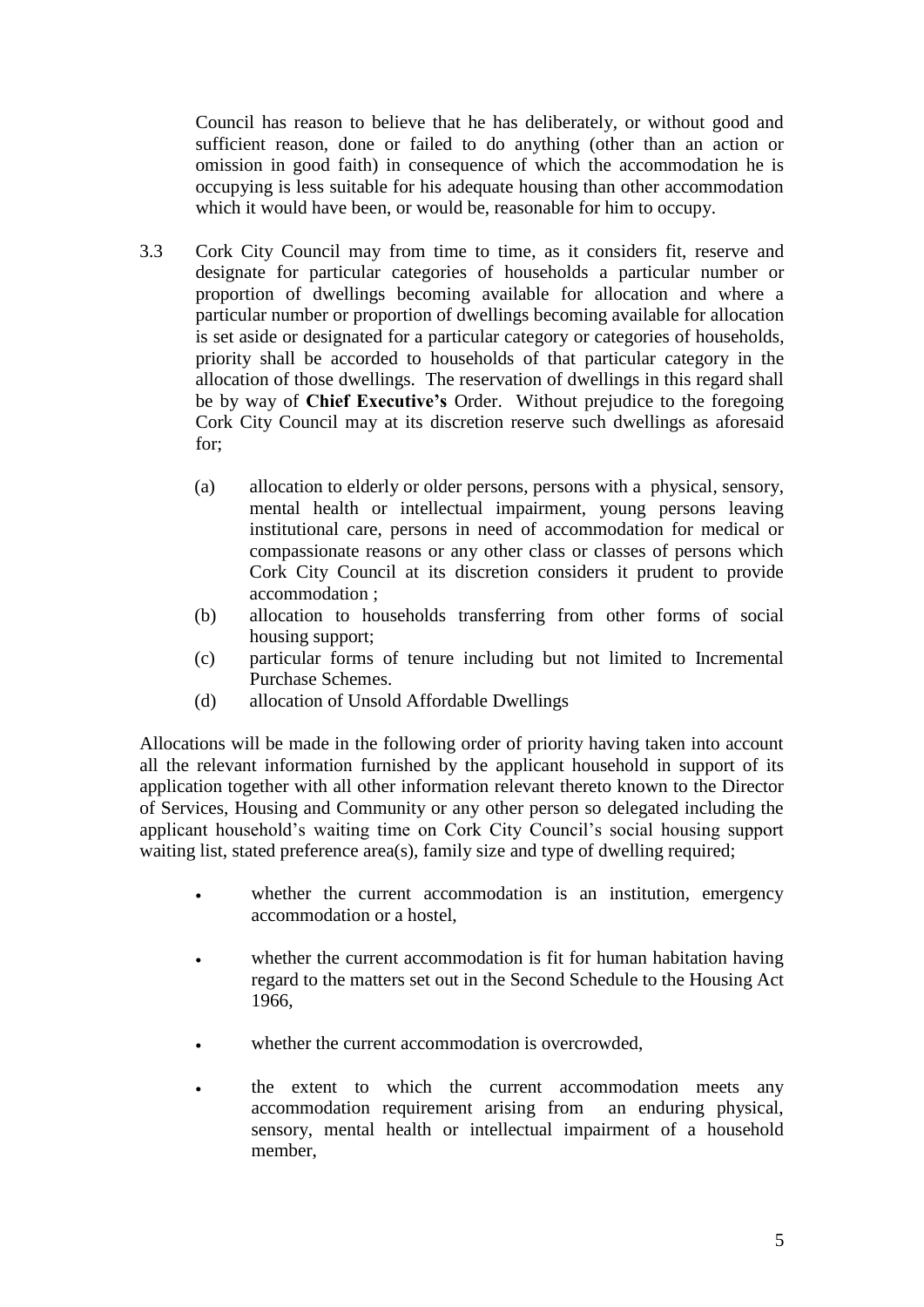- whether persons who are sharing accommodation with another person or persons, in the opinion of Cork City Council, have a reasonable requirement for separate accommodation,
- whether the current accommodation is unsuitable for the household's adequate housing –
	- (i) in any other material respect, having regard to particular household circumstances, including rent affordability, or
	- (ii) on exceptional medical or compassionate grounds.
- 3.4 Cork City Council may disregard the order of priority given to a household under this scheme where the household is being provided with social housing support:
	- (*a*) in a dwelling let to the household under a Rental Accommodation Tenancy, or
	- (*b*) arising from specified exceptional circumstances, including displacement by fire, flood or any other emergency, development, redevelopment or regeneration of an area by Cork City Council, or exceptional medical or compassionate grounds.
- 3.5 Notwithstanding anything contained in the Housing Acts 1966 to 2009 or in this Scheme Cork City Council may in accordance with the provisions of Section 14 (1) (b) of the Housing Miscellaneous Provisions Act 1997 (as amended) refuse to allocate or defer the allocation of a dwelling including a dwelling the subject of a Rental Accommodation Availability Agreement to a person where:
	- (*a*) Cork City Council considers that the person is or has been engaged in anti-social behaviour or that a letting to that person would not be in the interest of good estate management, or
	- (*b*) the person fails to provide information, including information relating to persons residing or to reside with that person, which is requested by Cork City Council and which Cork City Council considers necessary in connection with an allocation.
- 3.6 Notwithstanding anything contained in Part 3 of the 2009 Act or an incremental purchase arrangement under the said Part 3, Cork City Council may refuse to sell a dwelling to an eligible household (within the meaning of Part 3 of the 2009 Act) where Cork City Council considers that the said eligible household or any member of the eligible household, as the case may be, is or has been engaged in anti-social behaviour or that a sale to that eligible household would not be in the interest of good estate management.

# 3.7 **Areas of Choice**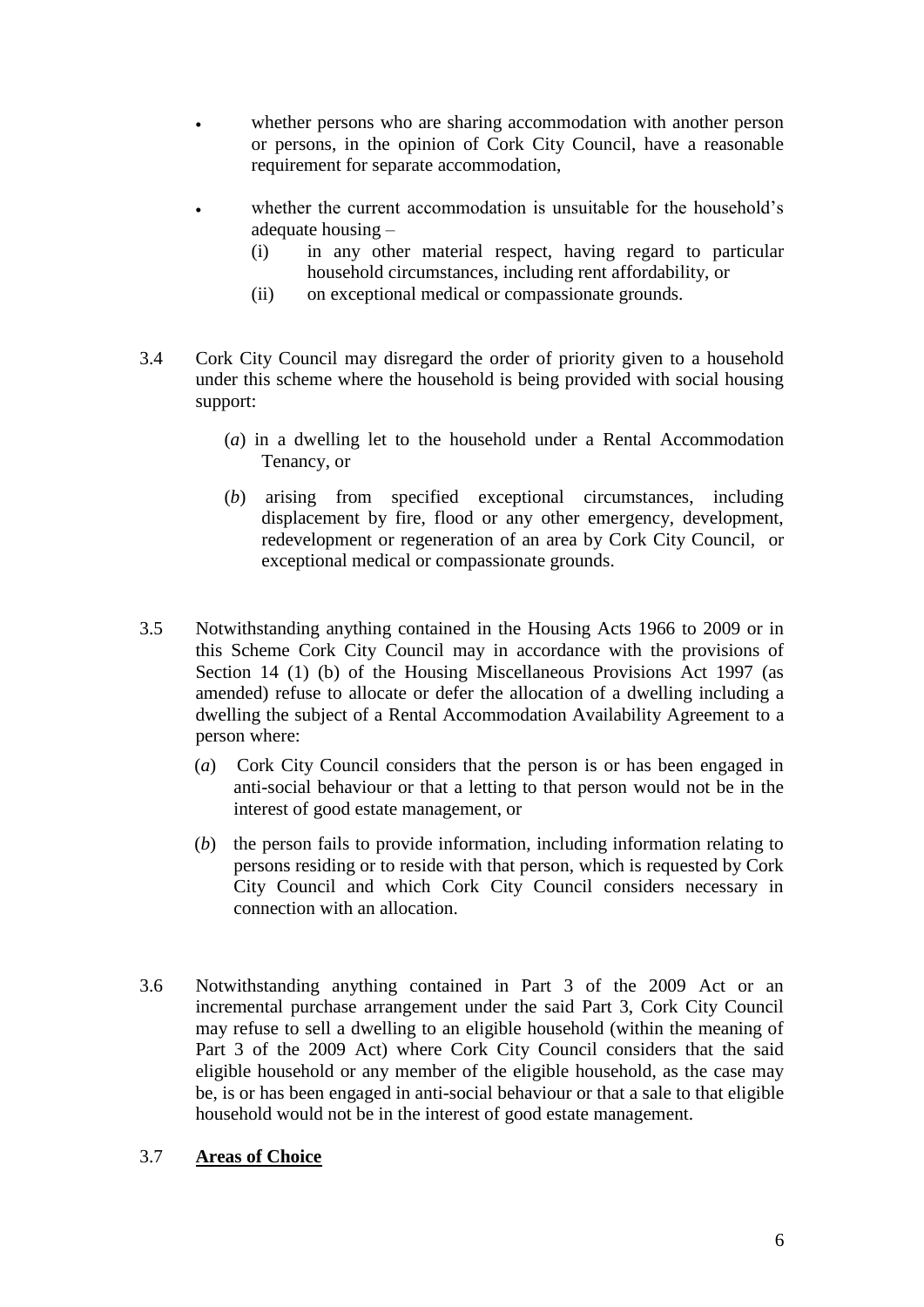A household applying in the first instance for allocation of a dwelling or applying to transfer from other forms of social housing support may apply to be considered for accommodation in any of Cork City Council's housing areas. The total number of areas of choice specified by the household at any time shall not exceed three. The household may not change an area of choice within the period of twelve months following notification of that area of choice to the City Council. Where the household notifies the City Council that it no longer wishes to receive social housing support in an area of choice that it previously specified, the household may not, within the period of twelve months following such notification, change its preferences so as to specify that area of choice again.

#### 3.8 **Refusal Policy**

Following the coming into force of this Scheme, where a qualified household refuses two reasonable offers of the allocation of different dwellings in any continuous period of one year commencing on the date of the first refusal, the said household shall not, for the period of one year commencing on the date of the second refusal, be considered by Cork City Council for the allocation of a dwelling to which section 22 of the Act of 2009 applies and the latter period shall not subsequently be reckonable in any way for the purposes of determining the relative priority of that household for a dwelling allocation.

For the purposes of this Scheme, an offer of a dwelling allocation by Cork City Council shall be deemed to be reasonable where the allocation of that dwelling would, in the opinion of the Council, meet the accommodation needs and requirements of the qualified household concerned and, (except in the case of a dwelling allocation offered arising from specified exceptional circumstances, including displacement by fire, flood or any other emergency, development, redevelopment or regeneration of an area by Cork City Council, or exceptional medical or compassionate grounds), the dwelling is situated in an area of choice specified by the household in accordance with Regulation 8 or 9 of the Social Housing Assessment Regulations 2011.

- 3.9 The final decision in relation to any allocation of a dwelling will be made by the Director of Services, Housing and Community Services in pursuance of the authority delegated to her by Order of the **Chief Executive of Cork City Council** or by any other person so delegated. In making this decision, the Director of Services or any other person so delegated shall have regard to all information furnished by the household in support of his application together with all other information relevant thereto known to the Director of Services, Housing & Community or any other person so delegated including the household's waiting time on Cork City Council's social housing support waiting list or transfer waiting list, stated preference area(s), family size and type of dwelling required and available for allocation.
- **3.10 Choice Based Letting (CBL)** is being provided for under Regulations 6 11 of the Social Housing Allocation Regulations 2011. The procedure applied for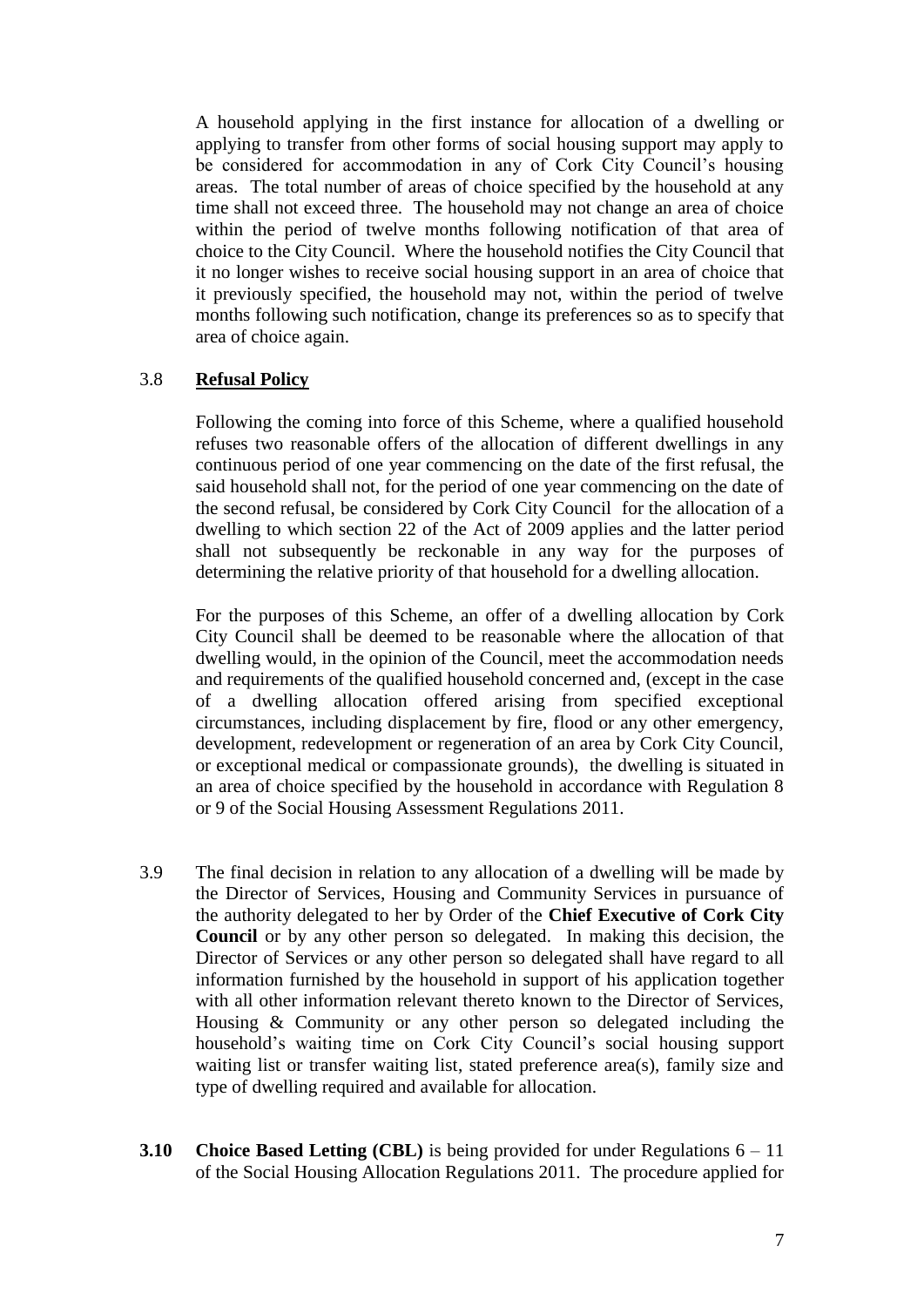Choice Based Letting will be in accordance with these Regulations. It will apply to designated dwellings from dwellings as defined in Clause 1.5 and which are expected to be allocated within six months. Such dwellings are designated by Chief Executive's Order for use for Choice Based Letting. Subject to the making of a fresh determination of the household's qualification for social housing support and to good estate management, the allocation of a CBL will be to the applicant household whose position is highest in accordance with this Allocation Scheme of those expressing an interest in the CBL property. A refusal of an offer made under a CBL scheme shall not constitute a refusal as per clause 3.8 above. However, the applicant household cannot bid for another CBL dwelling for 1 year in accordance with Regulation 10(1) of the Social Housing Allocation Regulations 2011.

# **4.0 Eligibility for Social Housing Support**

The eligibility criteria for applicants for allocation of dwellings must comply with the eligibility criteria as set out in the Housing Act 1966 – 2009, the Social Housing Assessment Regulations 2011 and the Social Housing Assessment (Amendment) Regulations 2011.

#### **5.0 Priority for determining Social Housing Support**

- 5.1 In determining a household's need for social housing support, Cork City Council shall have regard to the provisions of the Housing Acts 1966 – 2009, the Social Housing Assessment Regulations 2011 (S.I. No. 84 of 2001), the Social Housing Assessment (Amendment) Regulations 2011 (S.I. No. 136 of 2011) and the following matters relating to the household's current accommodation. Allocations will be made in the following order of priority having taken into account all the relevant information furnished by the applicant household in support of its application together with all other information relevant thereto known to the Director of Services, Housing and Community Services or any other person so delegated including the applicant household's waiting time on Cork City Council's social housing support waiting list, stated preference area(s), family size and type of dwelling required:
	- whether the current accommodation is an institution, emergency accommodation or a hostel,
	- whether the current accommodation is fit for human habitation having regard to the matters set out in the Second Schedule to the Housing Act 1966,
	- whether the current accommodation is overcrowded,
	- the extent to which the current accommodation meets any accommodation requirement arising from the enduring physical, sensory, mental health or intellectual impairment of a household member,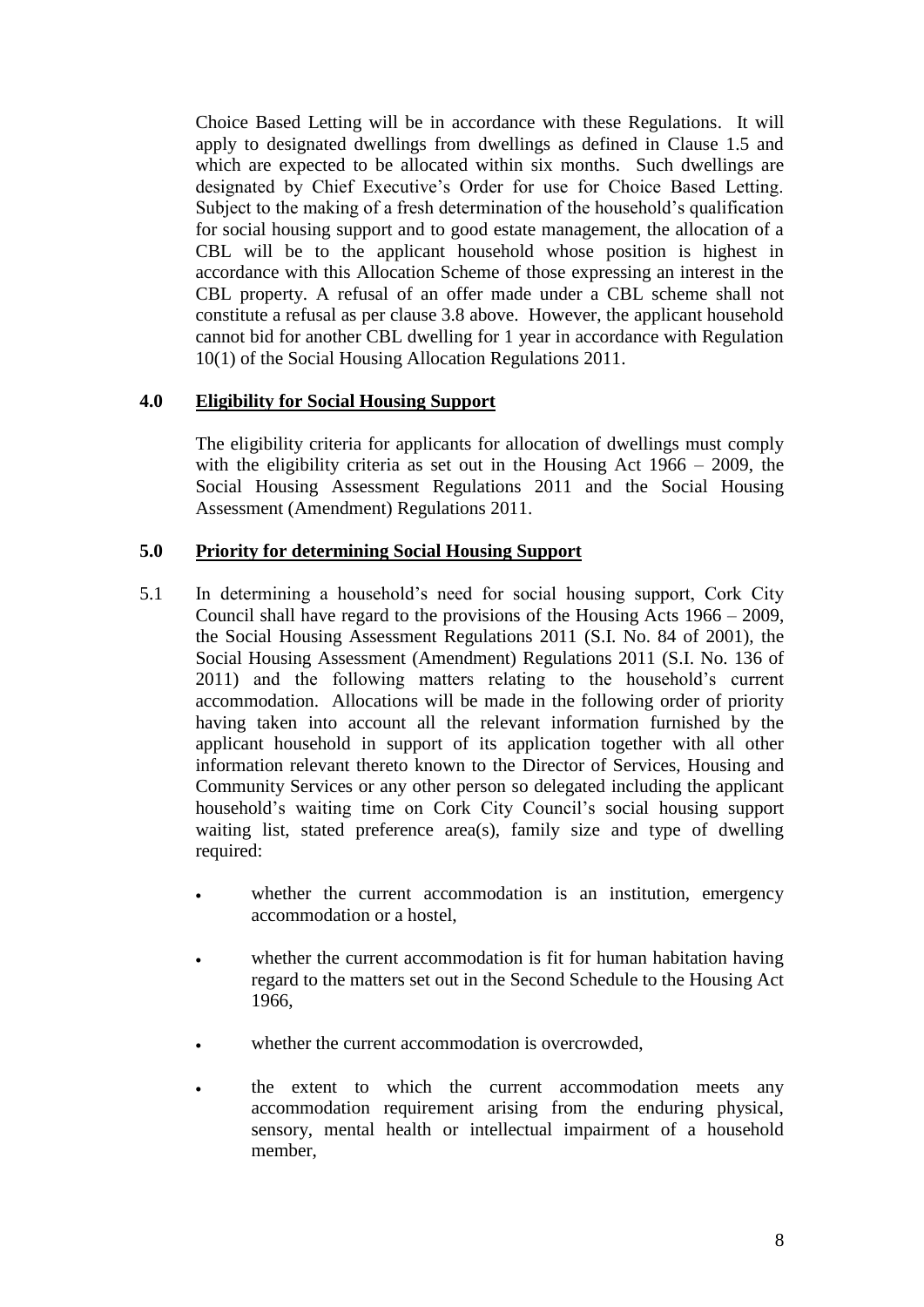- whether persons who are sharing accommodation with another person or persons, in the opinion of Cork City Council, have a reasonable requirement for separate accommodation,
- whether the current accommodation is unsuitable for the household's adequate housing –
	- (iii) in any other material respect, having regard to particular household circumstances, including rent affordability, or
	- (iv) on exceptional medical or compassionate grounds.

# **6.0 Priorities for Transfers**

- 6.1 Cork City Council shall consider applications from tenants, including tenants of dwellings provided under the Rental Accommodation Availability Agreements including the Rental Accommodation Scheme (RAS), or by Approved Housing Bodies (AHB's) to transfer to another dwelling and allocations will be made in the following order of priority having taken into account all the relevant information furnished by the applicant household in support of its transfer application together with all other information relevant thereto known to the Director of Services, Housing & Community or any other person so delegated including the transfer applicant's waiting time on Cork City Council's transfer waiting list, stated preference area(s), family size and type of dwelling required:
	- whether the current accommodation is overcrowded,
	- the extent to which the current accommodation meets any accommodation requirement arising from the enduring physical, sensory, mental health or intellectual impairment of a household member, (medical or compassionate reasons)
	- whether the current accommodation is unsuitable for the household's adequate housing in any other material respect, having regard to particular household circumstances, or on exceptional medical or compassionate grounds
	- Under-utilisation of existing accommodation
	- To facilitate incremental purchase where the City Council has consented to such a purchase
- 6.2 Prior to the allocation of a dwelling on foot of a request for a transfer in any of the above-mentioned circumstances, Cork City Council reserves the right to have the following requirements met by the tenant/applicant in respect of any existing tenancy:
	- (a) Clear Rent Account **for a period of six months**;
	- (b) Clear Refuse and Service Charge Account;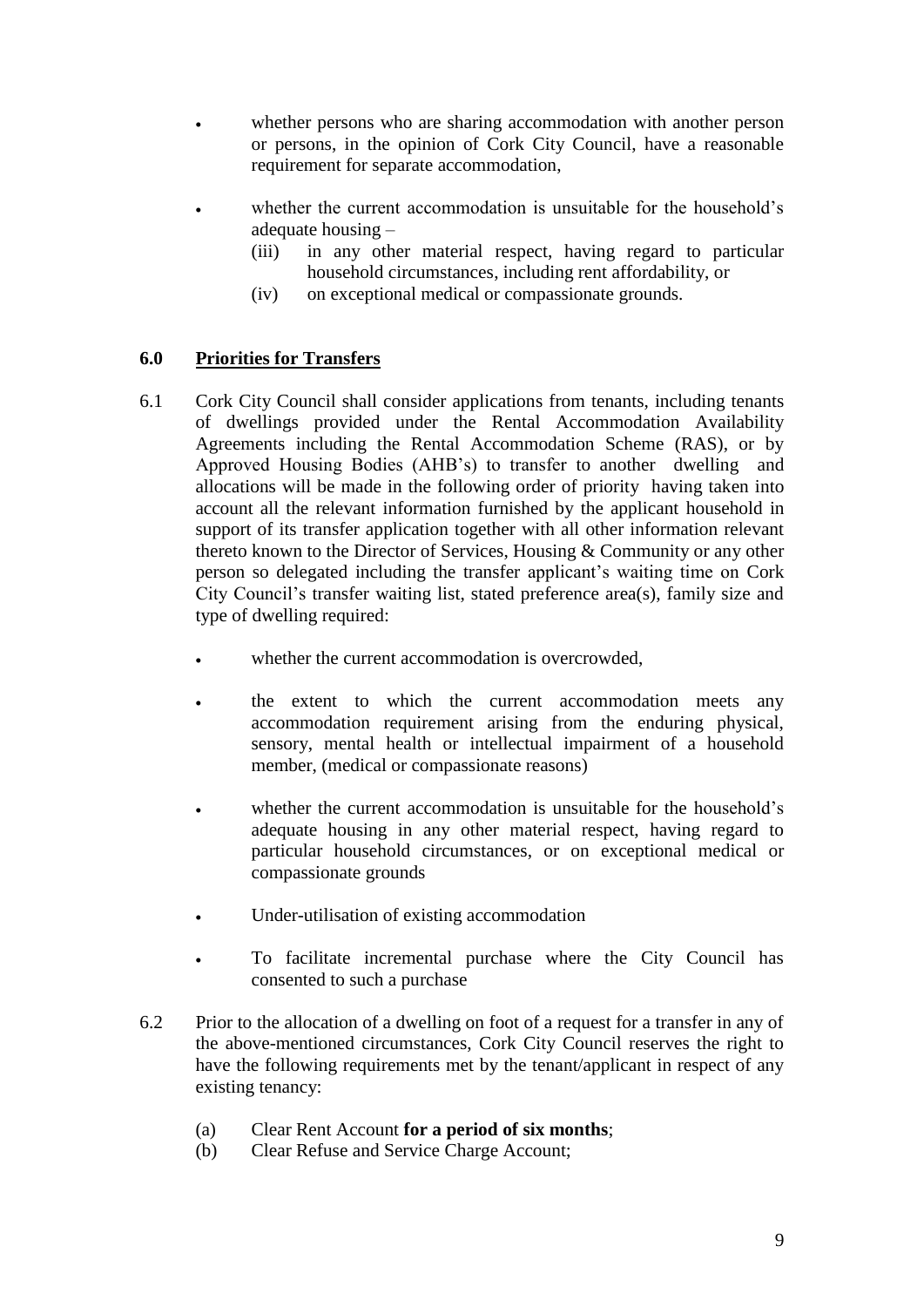- (c) The tenant/applicant's dwelling must be maintained in a manner satisfactory to Cork City Council;
- (d) The tenant/applicant must have complied with all the conditions of the existing Tenancy Agreement;
- (e) The tenant/applicant must have no record of anti-social behaviour;
- (f) The tenant/applicant must have resided in the dwelling the subject of his existing Tenancy Agreement for a minimum period of two years.

Approved Social Housing Support Applicants who availed of the Rental Accommodation Scheme (RAS) prior to  $1<sup>st</sup>$  September 2011 will remain on the Social Housing Waiting list for consideration for the allocation of Social Housing support.

# **7.0 Mutual Exchanges**

7.1 A tenant of Cork City Council may apply to exchange his existing tenancy for a tenancy of another dwelling in the ownership of Cork City Council, a Housing Authority or an Approved Body.

Applications for mutual exchange shall be subject to the approval of both Cork City Council and the other Housing Authority or Approved Body, to the surrender of the tenant's existing tenancy and to the execution by the tenant of a new Tenancy Agreement in respect of the tenancy to be granted by way of exchange.

- 7.2 In considering applications by way of mutual exchange, Cork City Council shall have regard to the reasons given by the applicant for the exchange. Subject thereto, Cork City Council shall consider applications by way of mutual exchange in the following circumstances and determine same in the following priority:-
	- Overcrowding;
	- Under-utilisation of existing accommodation;
	- Medical or compassionate reasons.
- 7.3 Cork City Council reserves the right to allocate or refuse to allocate a dwelling by way of mutual exchange. Prior to the consideration of an application by way of mutual exchange, the following pre-conditions should be met:
	- (a) Both applicants must have an existing tenancy in their respective dwellings for a period of two years and have a clear rent account for a period of six months prior to the making of their applications;
	- (b) Both applicants must have a clear refuse and service charge account;
	- (c) The tenancy records of the applicants must establish compliance with the conditions of their respective Tenancy Agreements;
	- (d) The dwellings must be maintained in a manner satisfactory to Cork City Council and the Housing Authority or Approved Body;
	- (e) The applicants must have no record of anti-social behaviour;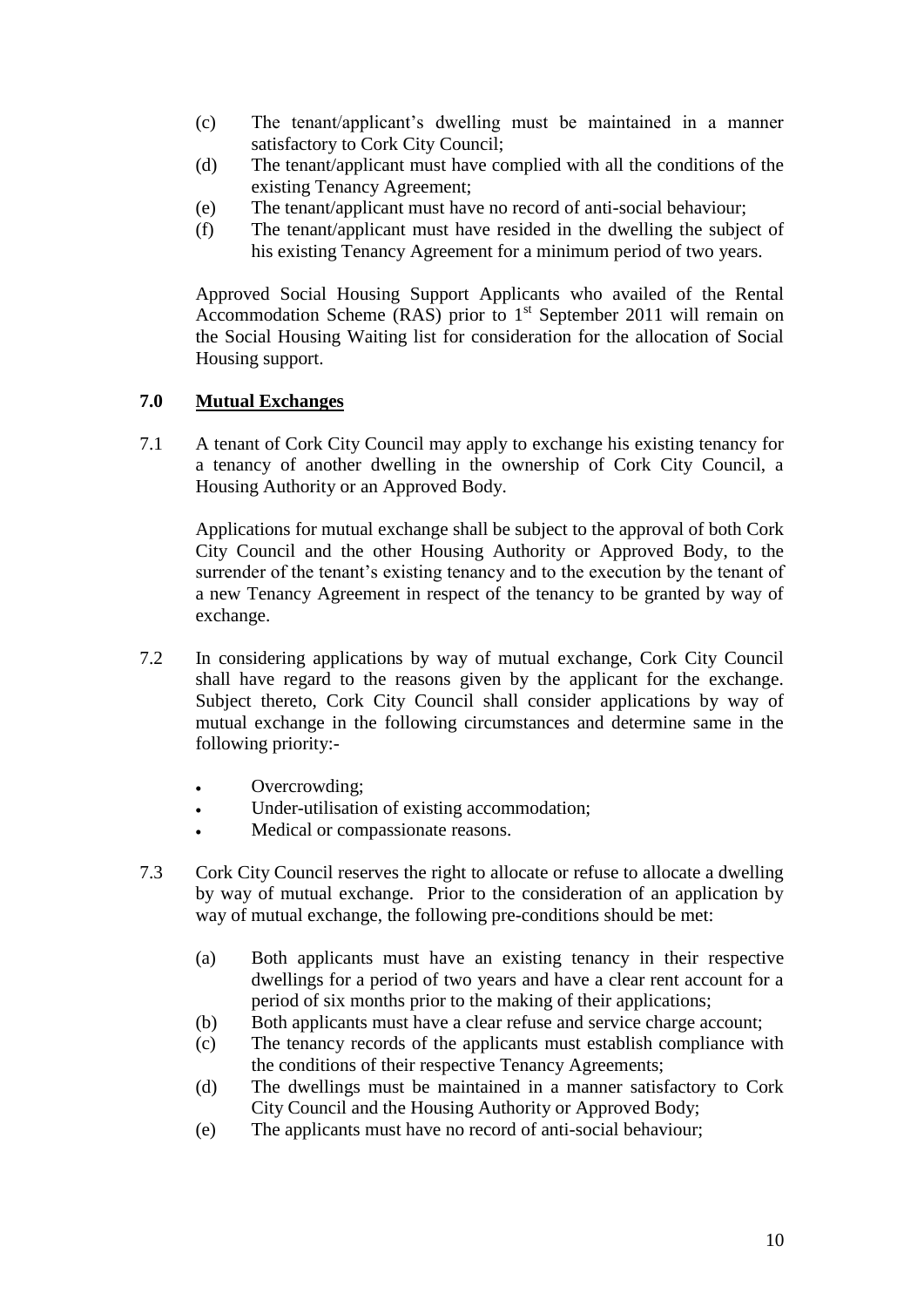- (f) Cork City Council must be satisfied that the granting of a tenancy to the mutual exchange applicant would be in the interest of good estate management;
- (g) Payment of the appropriate fee.

# **8.0 Downsizing Scheme for the Elderly**

- 8.1 Cork City Council may from time to time, as it sees fit, set aside a particular number or proportion of dwellings becoming available for allocation to persons aged 60 years or over whose application under the downsizing scheme is approved. Cork City Council will give priority in the allocation of such dwellings to persons aged 60 years or over who are approved for eligibility under the downsizing scheme.
- 8.2 Persons aged 60 years or over who are the owners of private dwellings which have become too large for their housing needs may apply to Cork City Council for a tenancy in a dwelling under the downsizing scheme.
- 8.3 The eligibility requirements and the proportion of tenancies to be allocated under the downsizing scheme for the elderly will be such as may be determined from time to time by the Director of Services, Housing and Community Services.
- 8.4 Subject to the eligibility requirements being satisfied and subject to Cork City Council's approval of the acquisition of the applicant's existing dwelling, Cork City Council will consider applications for allocation under the downsizing scheme. The final decision in relation to an allocation and order of priority of an allocation under the downsizing scheme will be made by the Director of Services, Housing and Community Services having regard to all information furnished by the applicant in support of his application together with all other relevant information known to the Director of Services, Housing and Community.
- 8.5 Cork City Council reserves the right to grant or not to grant an allocation of a dwelling under the downsizing scheme. The decision to grant an allocation of a dwelling under the downsizing scheme shall be subject to the sale by the approved applicant of his existing dwelling to Cork City Council and to the payment of a financial contribution to Cork City Council on the following basis and to the execution of a Tenancy Agreement:

| Age               | <b>Financial Contribution</b>           |
|-------------------|-----------------------------------------|
| $60-69$ years     | 1/3 of net proceeds of sale of dwelling |
| $70-79$ years     | 1/4 of net proceeds of sale of dwelling |
| 80 years and over | 1/5 of net proceeds of sale of dwelling |

(Net Proceeds shall exclude the discharge of any mortgage on the property and legal fees incurred in relation to the sale of the existing dwelling and the discharge of any mortgage/charge thereon).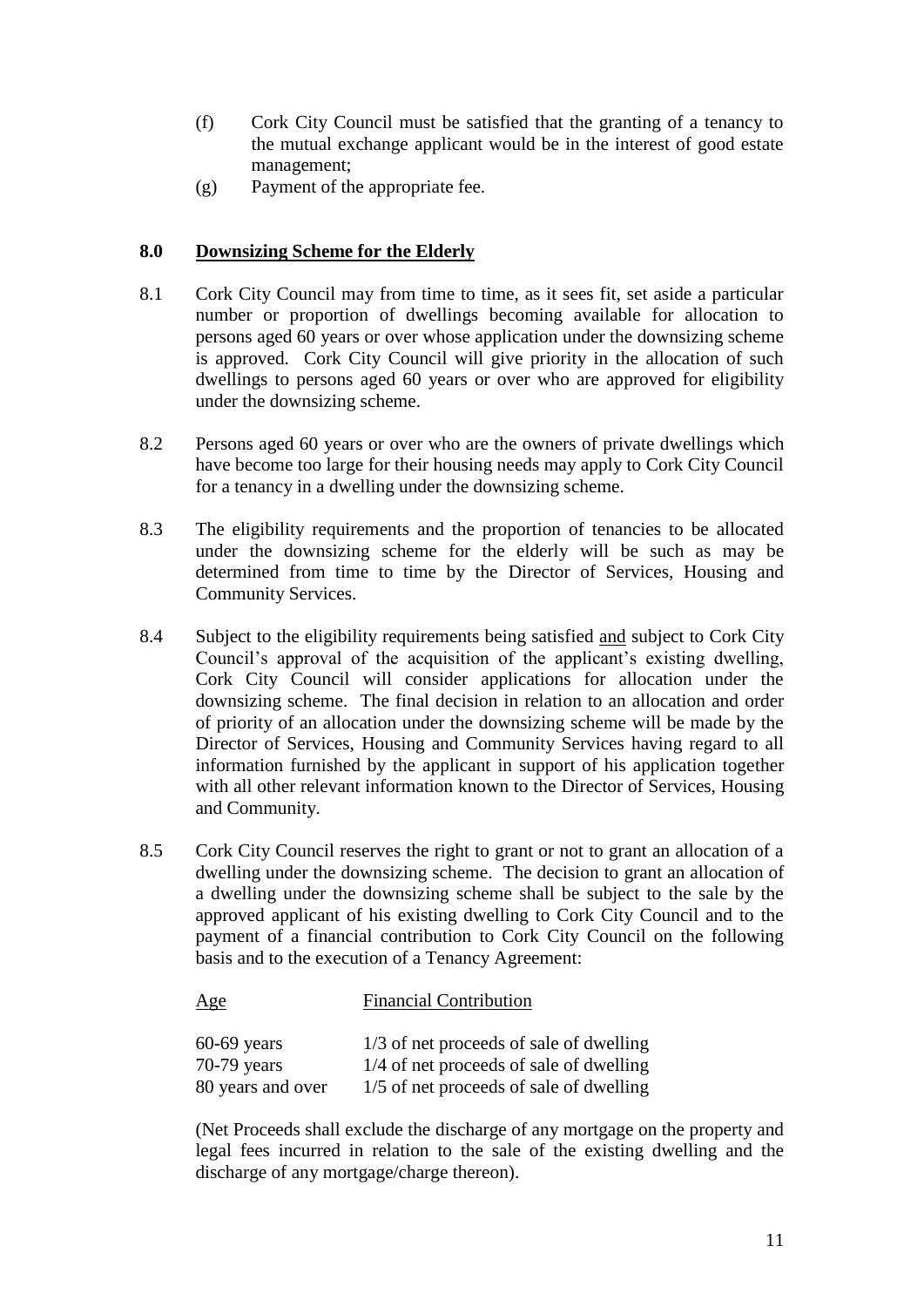#### **9.0 Succession Tenancies**

- 9.1 In cases where one of two or more joint tenants of a dwelling provided by Cork City Council vacates the dwelling, a Form of Severance in respect of the joint tenancy shall be signed by the vacating tenant and produced to Cork City Council. The Director of Services, Housing and Community after due consideration of all the circumstances known to her shall decide whether to accept the severance of such tenancy and to acknowledge the remaining tenant as the sole tenant.
- 9.2 In cases where the sole tenant vacates a dwelling provided by the City Council, leaving a spouse or partner in occupation of the dwelling, a Form of Surrender in respect of the tenancy shall be signed by the tenant and produced to the City Council. The Director of Services, Housing and Community Services, after due consideration of all the circumstances known to her, shall consider an application for a tenancy in the dwelling by the remaining spouse or partner (if any) of the vacating tenant where:
	- (a) the remaining spouse or partner has continued to reside in the dwelling throughout his lifetime and who has been assessed for rent purposes, or,
	- (b) the remaining spouse or partner who having left the dwelling for a period, has resided in the dwelling with the tenant with the permission of the City Council for a period of at least 2 years prior to the vacating of the dwelling by the tenant.
- 9.3 In cases where all of the tenants of a dwelling provided by Cork City Council have died or vacated the dwelling, Cork City Council shall consider an application for a tenancy from the following:
	- (a) a person who has continued to reside in the dwelling throughout his lifetime and who has been assessed for rent purposes, or,
	- (b) a person who having left the dwelling for a period, has resided in the dwelling with the tenant with the permission of Cork City Council for a period of at least 2 years prior to the death or departure of the tenant.

Where there are two or more surviving persons who meet the criteria at (a) or (b) above, a joint tenancy may be granted by Cork City Council.

9.4 In cases where one of two joint tenants of a dwelling provided by Cork City Council vacates the dwelling without signing and producing to Cork City Council a Form of Severance and fails to reside in the dwelling for a period of at least two years, the Director of Services, Housing and Community after due consideration of all the circumstances known to her shall decide whether to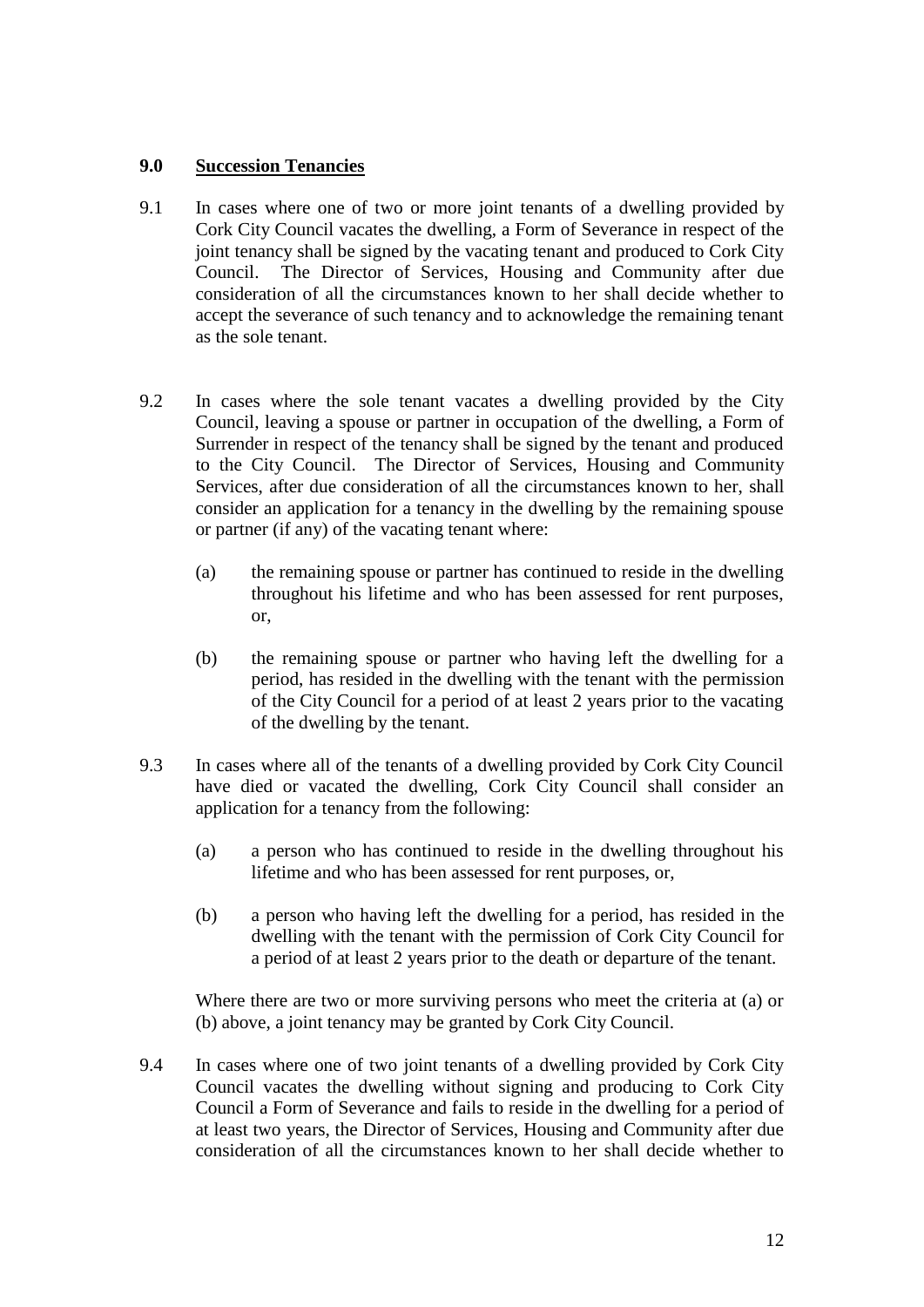deem a severance of the joint tenancy to have taken place and to acknowledge the remaining tenant as the sole tenant of the dwelling.

9.5 In cases where there is an existing tenancy of a dwelling provided by Cork City Council to tenants who have been married and who separate under a legal separation agreement, Cork City Council will have regard to the terms of that agreement provided it is produced in determining the status of the tenancy. In cases where a court order exists, Cork City Council will determine the status of the tenancy in compliance with the order of the court when produced.

#### **10.0 Permission to reside in dwellings provided by Cork City Council**

- 10.1 The prior written consent of Cork City Council is required where a tenant wishes to have a person reside with him. Applications by a tenant for such consent will be considered on their merits and will involve an assessment of the following:
	- (a) The applicant's reasons for the application;
	- (b) The applicant's medical/compassionate needs;
	- (c) The applicant's need of full time care;
	- (d) The capacity of the dwelling to accommodate the proposed resident having regard to the number of persons in occupation of the dwelling with the tenant:
	- (e) The proposed resident's ability to provide housing from his own financial resources;
	- (f) The proposed resident's previous record, if any, as a tenant or resident of a Housing Authority.

Where Cork City Council is satisfied that the application to reside is being made solely in an effort to have the proposed resident succeed to the tenancy, permission to reside will not be granted.

- 10.2 The granting of permission to a tenant to have the proposed resident reside with the tenant does not confer a right on the proposed resident to succeed to the tenancy in the dwelling and confers no entitlement whatever on the proposed resident to any interest in the dwelling and on the tenant ceasing to hold the tenancy either through surrender, termination or otherwise, the approved resident will be required to vacate the dwelling.
- 10.3 The granting of permission to the tenant to have the proposed resident reside in the dwelling with the tenant shall be subject to the tenant obtaining independent legal advice prior to the execution of either a Carer's Agreement or a Residency Agreement as the case may be and producing same to the City Council together with a certificate from the tenant's Solicitor so confirming.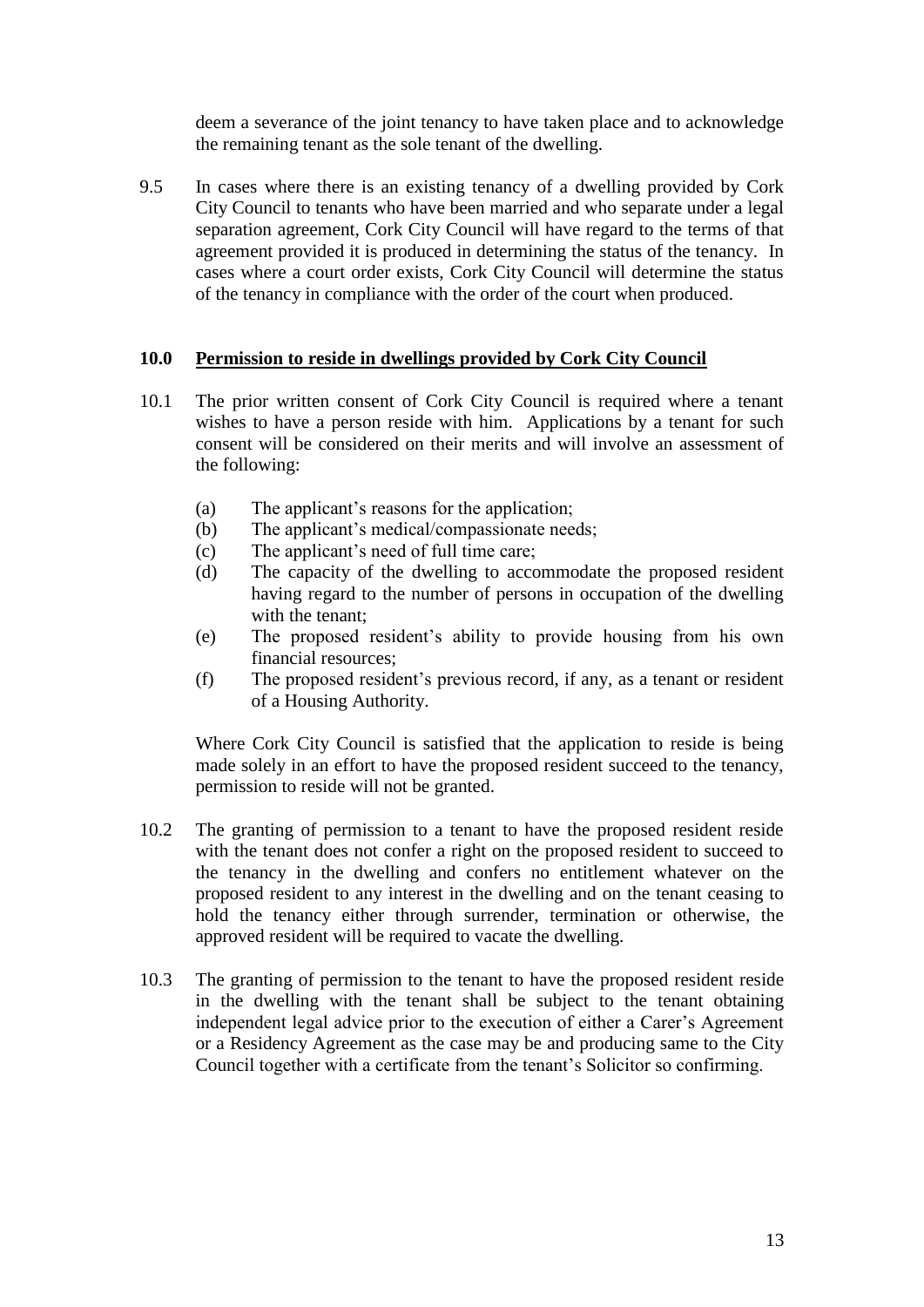# **11.0 Applications from former tenants for housing in respect of a dwelling provided by the City City Council**

- 11.1 Cork City Council reserves the right to exclude former tenants of Cork City Council or of any other Housing Authority or Approved Housing Body from inclusion on the housing list unless they show to the satisfaction of Cork City Council that:-
	- (a) The rent and refuse account in respect of the previous tenancy and or tenancies is clear;
	- (b) The tenancy or tenancies were not abandoned;
	- (c) The letting conditions in relation to the previous tenancy or tenancies were complied with;
	- (d) The former tenant has no record of anti-social behaviour;
	- (e) The former tenant did not damage a dwelling or site previously provided by any housing authority and neither repaired the property nor paid for the cost of repairing the property.

#### **12.0 Applications from illegal occupiers**

12.1 An application for allocation of a dwelling will not be considered in circumstances where a dwelling provided by Cork City Council or any part thereof is occupied whether continuously or otherwise by the applicant without the lawful permission of Cork City Council.

# **13.0 Applicant's requirement to provide information**

- 13.1 Where after the making of an application for housing, the circumstances of an applicant change, (e.g. change of address, birth of a child, change in medical circumstances, changes in the number of persons residing or to reside with the applicant, etc.), it shall be the responsibility of the applicant to advise Cork City Council of such change following which the housing application of the applicant will be reviewed by Cork City Council.
- 13.2 The completion of a housing or a transfer application shall include the requirement that the applicant shall furnish to Cork City Council a written authority to enable Cork City Council obtain information which in Cork City Council's opinion is relevant to the applicant's application from another Housing Authority or Approved Housing Body and or a Health Service Executive and which Cork City Council considers necessary in connection with the application.

# **14.0 Estate Management**

14.1 Notwithstanding anything contained in the Housing Acts, 1966 to 2009 or in this Scheme, Cork City Council may in accordance with the provisions of Section 14(1) (a) of the Housing (Miscellaneous Provisions) Act 1997 (as amended) refuse to make or defer the making of an allocation of a dwelling provided by Cork City Council to a person where Cork City Council considers